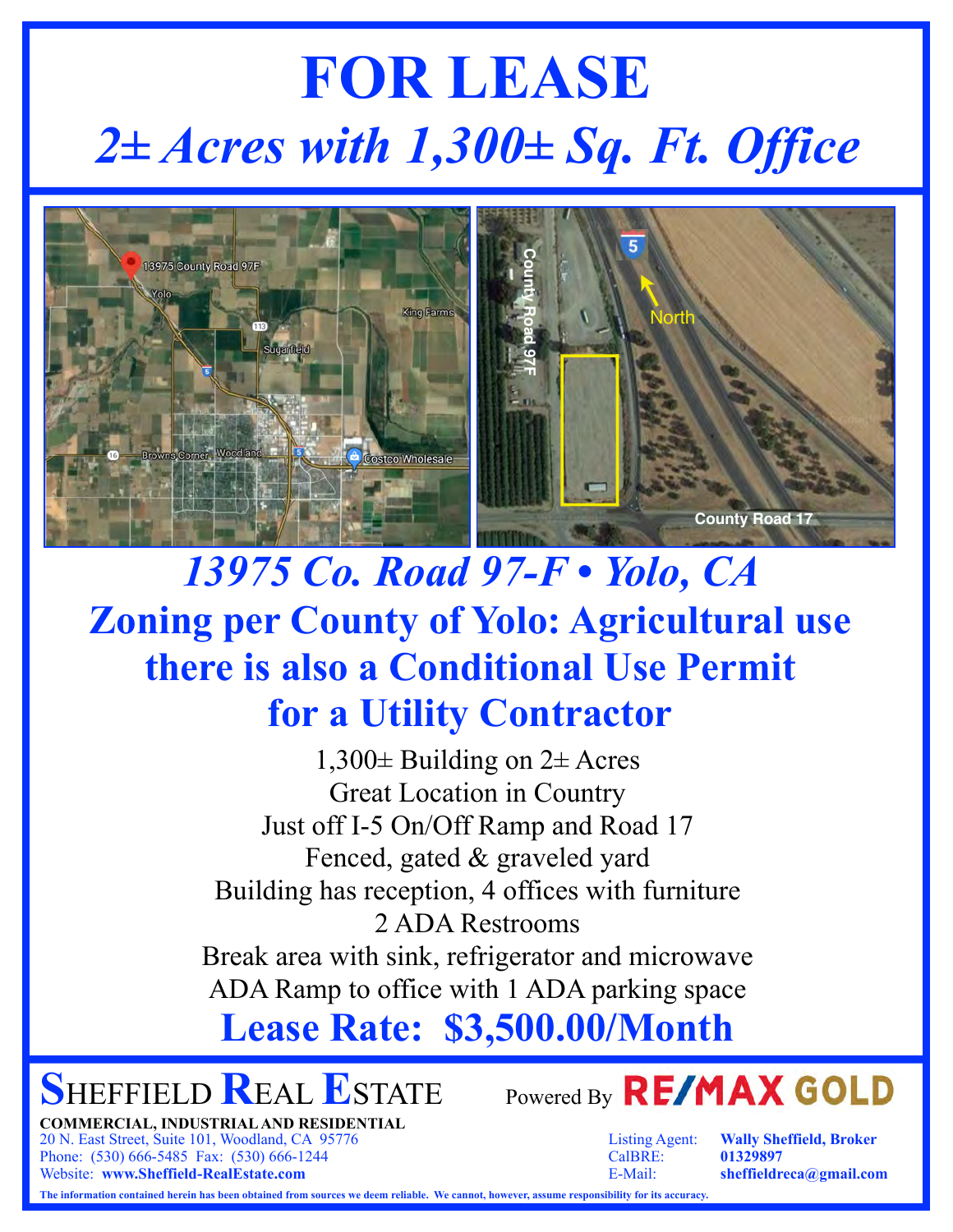## *2± Acres with 1,300± Sq. Ft. Office 13975 County Road 97F • Yolo, CA*

























#### **SHEFFIELD REAL ESTATE COMMERCIAL/INDUSTRIAL PROPERTIES**

20 N. East Street, Suite 101, Woodland, CA 95776 Listing Agent: **Wally Sheffield, Broker** Phone: (530) 666-5485 Fax: (530) 666-1244 CalBRE: **01329897** Website: **www.Sheffield-RealEstate.com** E-Mail: **sheffieldreca@gmail.com**

**The information contained herein has been obtained from sources we deem reliable. We cannot, however, assume responsibility for its accuracy.**